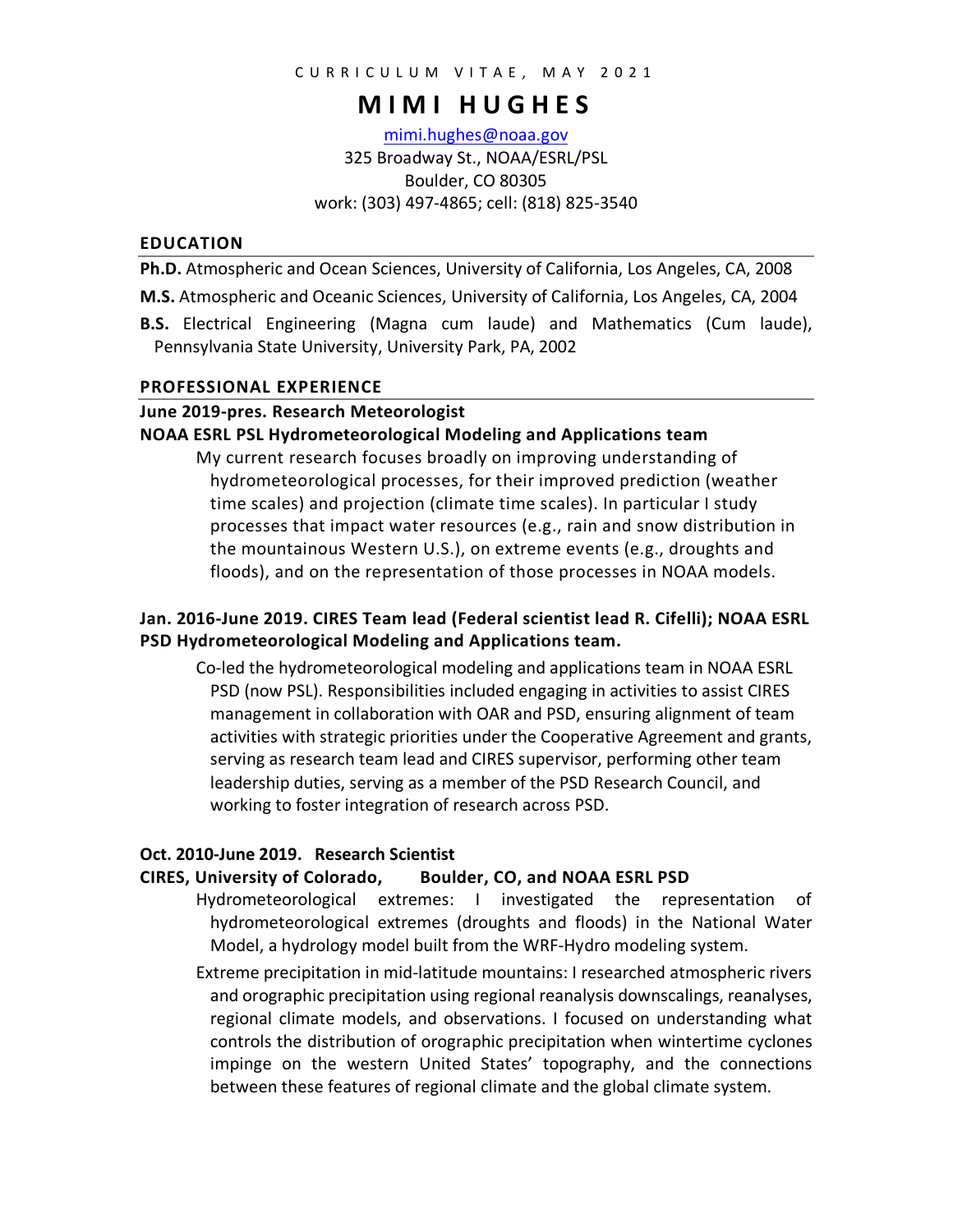Arctic science: I wasinvolved in the testing and development of the Regional Arctic System Model, and helped establish the PSD version of that model (now the Coupled Arctic Forecast System, CAFS). I also worked to understand the distribution of extreme Arctic winds and their impact on sea ice.

## **Oct. 2008-Sept. 2010 Postdoctoral Research Associate NOAA ESRL PSD Water Cycle Branch Boulder, CO**

Generated an 11-year, 6km downscaling of California with WRF. Validated this downscaling against wind-profiler data and sounding data to assess its applicability for investigations of dynamics of the Sierra Barrier Jet. Investigated low-frequency variability and trends of Santa Ana winds in observations over the past half-century. Generated meteorological data for ARkStorm.

## **2002-Sept. 2008 Research Assistant**

### **Climate Sensitivity Research Lounge Los Angeles, CA**

Researched mesoscale climate dynamics of Southern California using a highresolution (6km) climate reconstruction created with MM5. I focused on three aspects of the climate that are unresolvable by traditional climate models: the diurnal cycle of surface air temperature and wind, the interaction of topography with precipitation, and the dynamical causes of the Santa Ana winds. Advisor: Dr. Alex Hall.

## **2000-2002 Undergraduate Research Assistant**

#### **Atmospheric Sensing and Lidar Lab University Park, PA**

Designed and built the receiver for a Rayleigh Lidar, focusing on the integration of optical choppers into the system. Advisor: Dr. Tim Kane

### **1999–2000 Co-operative Education Student**

### **Applied Research Laboratory University Park, PA**

Implemented and tested a nonlinear machine learning algorithm for adaptive filtering (a neural network). Tested its robustness compared to both signal/noise ratio and number of input signals.

## **TEACHING EXPERIENCE**

| 2014 | <b>CU Boulder, Atmos. and Ocean. Sci.</b><br>Guest lecturer: ATOC 5050 - Introductory dynamics  | Boulder, CO     |
|------|-------------------------------------------------------------------------------------------------|-----------------|
| 2014 | <b>CU Boulder, Atmos. and Ocean. Sci.</b><br>Instructor: ATOC 1050 - Weather and the Atmosphere | Boulder, CO     |
| החר  | <b>UCLA</b> Dont of Atmos and Osoan Sci                                                         | Loc Angolac, CA |

**2005 UCLA Dept. of Atmos. and Ocean. Sci. Los Angeles, CA**

MIMI HUGHES, **2**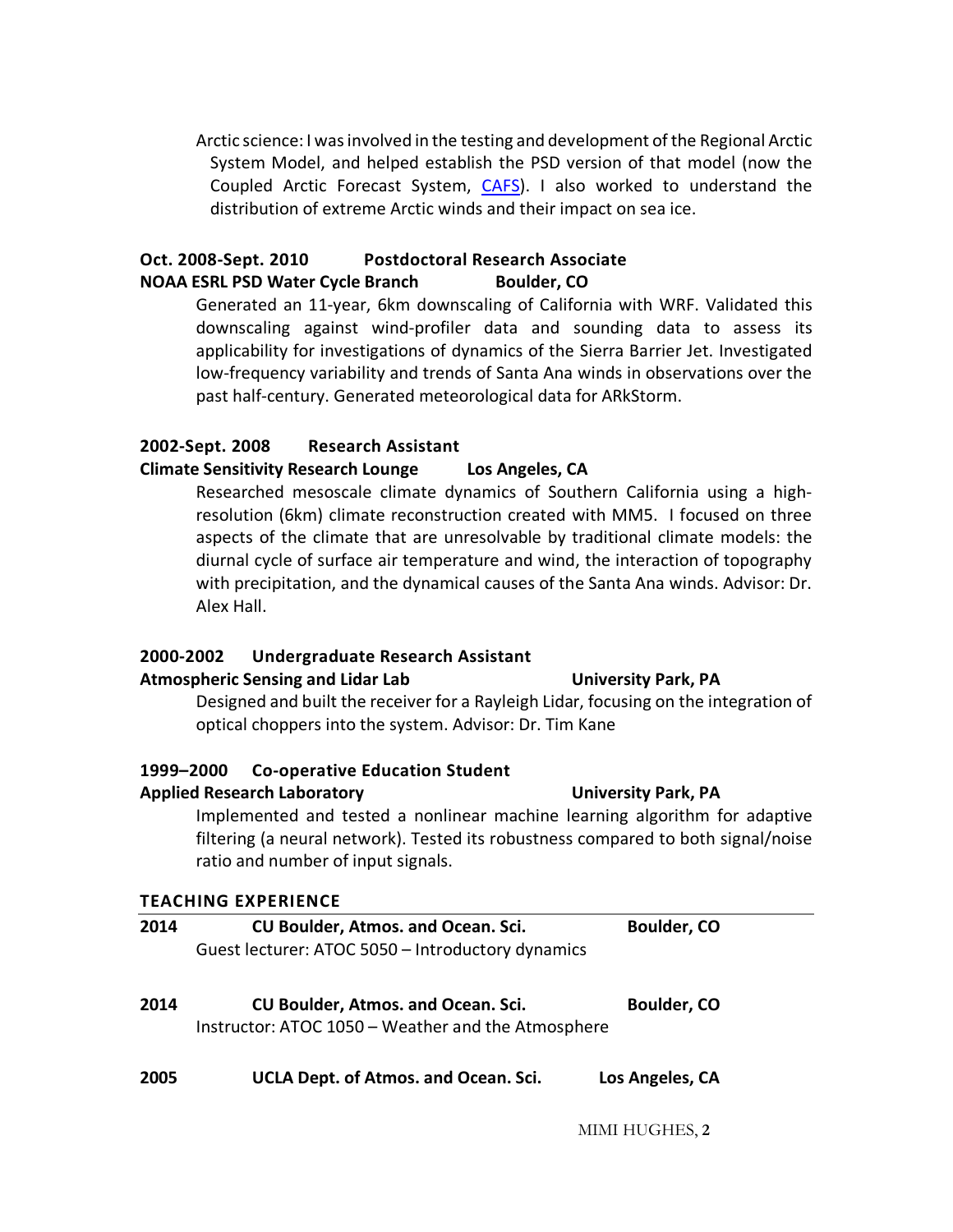Teaching Assistant: AOS 1 – Climate Change: from puzzles to policy

**1999 Learning Resource Center University Park, PA** Supplemental Instruction Leader – Introduction to Statistics

## **PUBLICATIONS**

- **Hughes M,** Jackson D, Cifelli R, et al. (2021) Evaluation of retrospective NWM simulations for drought monitoring applications. In preparation for *JGR Atmospheres*.
- **Hughes M,** Swales D, Scott JD, Alexander M, Mahoney K, McCrary RR, Cifelli, R, and Bukovsky M (2021) Changes in extreme Integrated water Vapor Transport (IVT) on the U.S. west coast in NA-CORDEX, and relationship to mountain and inland extreme precipitation, submitted to *Clim Dyn*.
- **Hughes M,** Lundquist, J, and Henn, B (2020) Dynamical downscaling improves upon gridded precipitation products in the Sierra Nevada, California. *Clim Dyn,* **55**, 111–129 (2020). https://doi.org/10.1007/s00382-017-3631-z
- **Hughes M,** Cassano JJ (2015) The climatological distribution of extreme Arctic winds, and implications for ocean and sea ice processes. *JGR-Atmospheres,* 120, 7358–7377. DOI 10.1002/2015JD023189.
- **Hughes M,** Mahoney K, Neiman P, Moore BJ, Alexander M, Ralph FM (2014) The Landfall and Inland Penetration of a Flood-Producing Atmospheric River in Arizona. Part II: Sensitivity of modeled precipitation to terrain height and atmospheric river orientation. *J. Hydromet.,* 15, 1954–1974.
- **Hughes M,** Neiman PJ, Sukovich E, and Ralph FM (2012) Representation of the Sierra Barrier Jet in 11 years of a high-resolution dynamical reanalysis downscaling compared with long-term wind profiler observations, *JGR-Atmospheres*, 117, doi:10.1029/2012JD017869.
- **Hughes M,** Hall A, and Kim, J (2011) Human-induced changes in wind, temperature and relative humidity during Santa Ana events. *Clim. Change*. 109 (S1), 119-132.
- **Hughes M** and Hall A (2010) Local and synoptic mechanisms causing Southern California's Santa Ana winds, *Clim. Dyn*. 34:847-857 DOI: 10.1007/s00382-009-0650-4.
- **Hughes M,** Hall A, and Kim, J (2009) Anthropogenic Reduction of Santa Ana winds, California Environmental Protection Agency and California Energy Commission Report CEC-500-2009-030-F.
- **Hughes M,** Hall A, Fovell, RG (2009) Blocking in areas of complex topography and its influence on rainfall distribution, *J. Atmos. Sci*., 66:508-518, DOI: 10.1175/2008JAS2689.1.
- **Hughes M**, Hall A, Fovell RG (2007) Dynamical controls on the diurnal cycle of temperature in complex topography. *Clim. Dyn.* 29:277–292.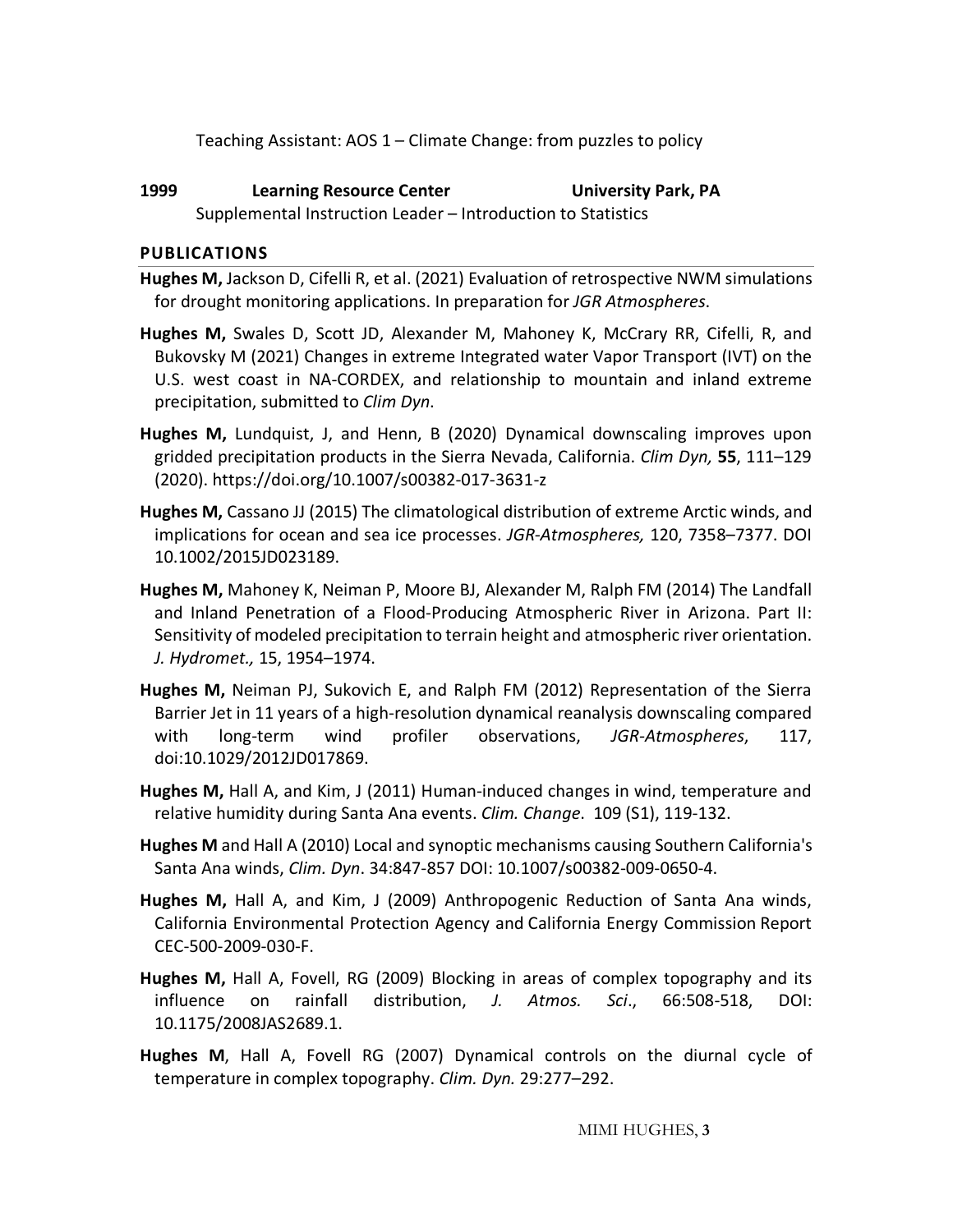- Bytheway J, **Hughes M**, Cifelli R, Mahoney K (2020) Considering the uncertainty in QPE when evaluating QPFs in complex terrain. In preparation for *Weather and Forecasting*.
- McCrary RR, Mearns LO, **Hughes M**, Biner S, Bukovsky MS (2020) Projections of North American Snow and their Uncertainties from NA-CORDEX and CMIP5. Submitted to *Climatic Change*.
- Intrieri, J, Solomon, A, Persson O, Cox C, de Boer G, **Hughes M**, Capotondi A (2020) Evaluation of the NOAA Coupled Arctic Forecast System (CAFS). Submitted to *Weather and Forecasting*.
- Pflug J, **Hughes M**, Lundquist J (2020) Scaling snow deposition using historic snow depth patterns: diagnosing limitations from snowfall biases, winter snow losses, and snow density variability. In review in *WRR*.
- Mahoney K, Scott JD, Alexander M, McCrary R, **Hughes M**, Swales D, and Bukovsky M (2021) Cool season precipitation projections for California and the Western United States in NA-CORDEX models. *Clim Dyn* https://doi.org/10.1007/s00382-021-05632-z
- Hurwitz, MM, Baxter, S, Brown, B, Carman, J, Dale, J, Draper, C, Horsfall, F, **Hughes, M**, Gerth, J, Kapnick, S, Olheiser, C, Olsen, M, Stachelski, C, Vincent, M, Webb, RS, & Zdrojewski, J (2020). Six Priorities for Investment in Snow Research and Product Development, *Bulletin of the American Meteorological Society*, 101(11), E2025-E2029.
- Viterbo F, Read L, Nowak K, Wood AW, Gochis D, Cifelli R, **Hughes M** (2020) General Assessment of the Operational Utility of National Water Model Reservoir Inflows for the Bureau of Reclamation Facilities. *Water* 2020, *12*, 2897.
- Bytheway JL, **Hughes M,** Mahoney K, and Cifelli R (2020) On the uncertainty of high resolution hourly quantitative precipitation estimates in California. *J. Hydrometeor*., 21, 865-879, doi:10.1175/JHM-D-19-0160.1.
- Van Abel K. Back, A, Brennan, MK, Chegwidden, OS, **Hughes M,** Pinheiro, M, Bitz, CM (2020) Exploring the Application of Machine Learning for Downscaling Climate Projections. In: Lee M., Najera Chesler A. (eds) Research in Mathematics and Public Policy. Association for Women in Mathematics Series, vol 23. Springer, Cham. https://doi.org/10.1007/978-3-030-58748-2\_1
- Lundquist, J., **M. Hughes**, E. Gutmann, and S. Kapnick (2019): Our skill in modeling mountain rain and snow is bypassing the skill of our observational networks. Bull. Amer. Meteor. Soc., 0, https://doi.org/10.1175/BAMS-D-19-0001.1
- Bytheway, J.L., **M. Hughes**, K. Mahoney, and R. Cifelli (2019): A Multiscale Evaluation of Multisensor Quantitative Precipitation Estimates in the Russian River Basin. J. Hydrometeor., 20, 447–466, https://doi.org/10.1175/JHM-D-18-0142.1
- Mahoney K, Swales D, Mueller M, Alexander M, **Hughes M**, Malloy K (2018) An examination of an inland-penetrating atmospheric river flood event under potential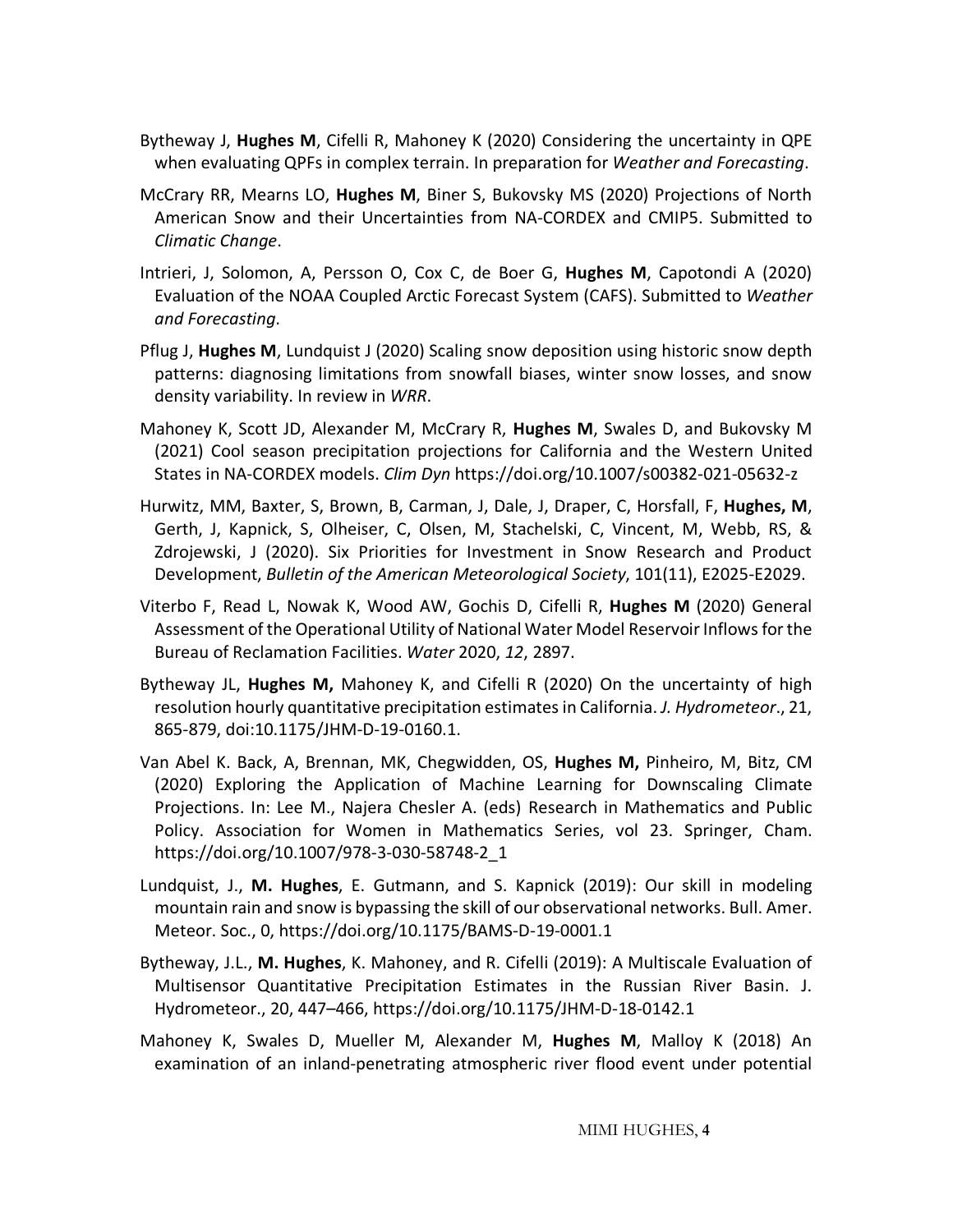future thermodynamic conditions. *J. Clim.,* 31, 6281–6297, https://doi.org/10.1175/JCLI-D-18-0118.1

- Mueller MJ, Mahoney KM, and **Hughes M** (2017) High-Resolution Model-Based Investigation of Moisture Transport into the Pacific Northwest during a Strong Atmospheric River Event, *Monthly Weather Review,* 145:9, 3861-3879.
- Lapo, K. E., L. M. Hinkelman, E. Sumargo, **M. Hughes**, and J. D. Lundquist (2017), A critical evaluation of modeled solar irradiance over California for hydrologic and land surface modeling, *J. Geophys. Res. Atmos*., 121, doi:10.1002/2016JD025527.
- Cassano JJ, DuVivier A, Roberts A, **Hughes M**, Seefeldt M, Brunke M, Craig A, Fisel B, Gutowski W, Hamman J, Higgins M, Maslowski W, Nijssen B, Osinski R, Zeng X (2017) Development of the Regional Arctic System Model (RASM): Near-surface atmospheric climate sensitivity, *J. Clim.*, 30:15, 5729-5753.
- Jackson D, **Hughes M**, Wick G (2016) Evaluation of Landfalling Atmospheric Rivers along the U.S. West Coast in Reanalysis Data Sets, *JGR-Atmospheres*, 121, 2705–2718, doi:10.1002/2015JD024412.
- Ralph FM, Cordeira JM, Neiman PJ, **Hughes M** (2016) Landfalling Atmospheric Rivers, the Sierra Barrier Jet, and Extreme Daily Precipitation in Northern California's Upper Sacramento River Watershed, *J. Hydromet.*, **17**, 1905–1914, doi: 10.1175/JHM-D-15- 0167.1.
- Mahoney KM, Jackson D, Neiman P, **Hughes M**, Darby L, Wick GA, White A, Sukovich E, Cifelli R (2016) Understanding the role of atmospheric rivers in heavy precipitation in the southeastern US, *Mon. Wea. Rev.*, 2016 144:4, 1617-1632.
- Henn, B., M. P. Clark, D. Kavetski, A. J. Newman, **M. Hughes,** B. McGurk, and J. D. Lundquist (2016), Spatiotemporal patterns of precipitation inferred from streamflow observations across the Sierra Nevada mountain range. *J. of Hydrology* doi: 10.1016/j.jhydrol.2016.08.009.
- Swales, D., M. Alexander, and **M. Hughes** (2016), Examining moisture pathways and extreme precipitation in the U.S. Intermountain West using self-organizing maps, Geophys. Res. Lett., 43, 1727–1735, doi:10.1002/2015GL067478.
- Hamman, J., B. Nijssen, M. Brunke, J. Cassano, A. Craig, A. DuVivier, **M. Hughes**, D. Lettenmaier, W. Maslowski, R. Osinski, A. Roberts, and X. Zeng, 2016: Land Surface Climate in the Regional Arctic System Model. *J. Climate*, 29, 6543–6562, doi: 10.1175/JCLI-D-15-0415.1.
- Lundquist J, **Hughes M**, Henn B; Gutmann, ED; Livneh, B; Dozier, J; Neiman P (2015) Highelevation precipitation patterns: using snow measurements to assess daily gridded datasets across the Sierra Nevada, California, *J. Hydromet.,* 16, 1773–1792. DOI http://dx.doi.org/10.1175/JHM-D-15-0019.1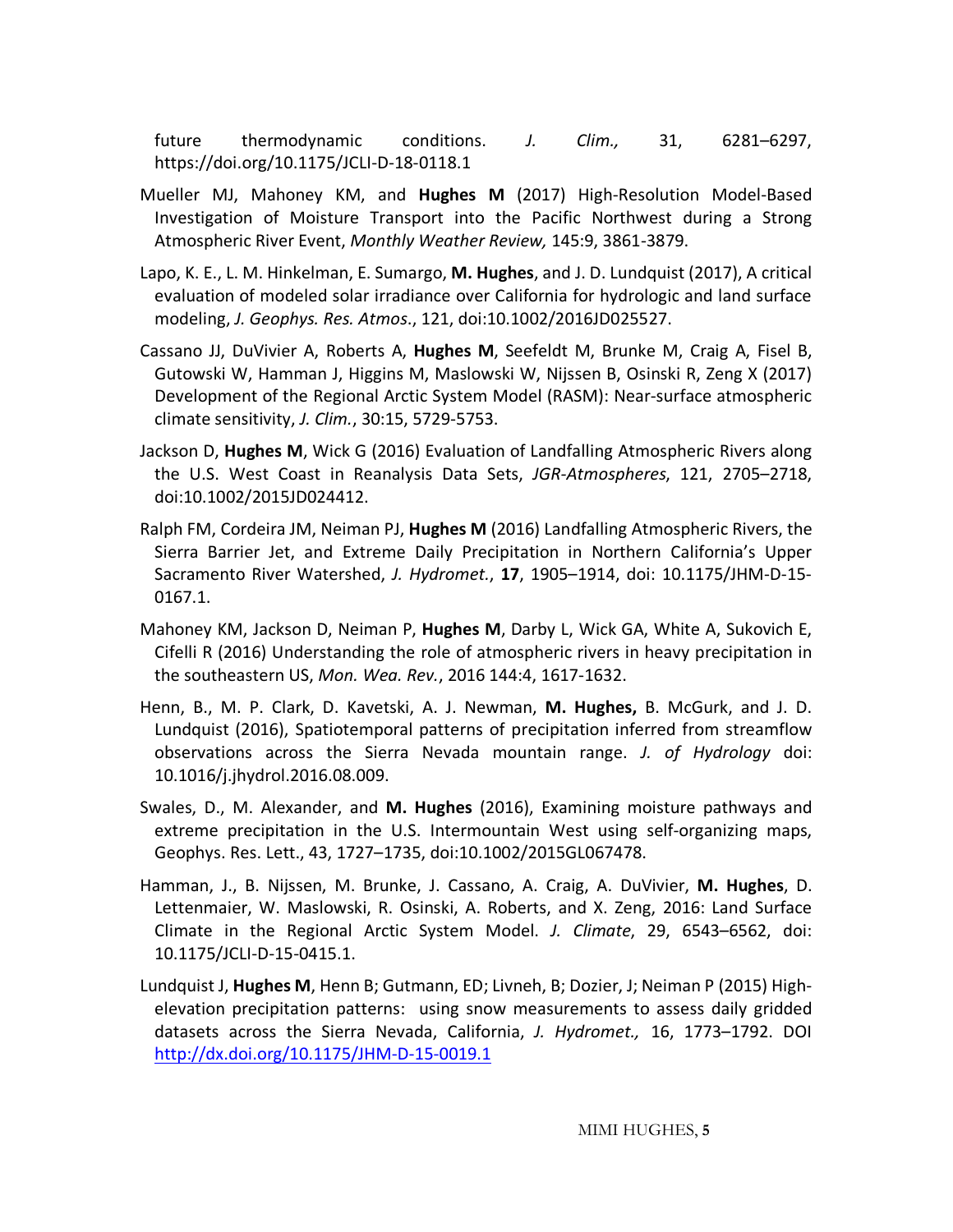- Alexander M, Scott JD, Swales D, **Hughes M**, Mahoney K, Smith CA (2014) Moisture Pathways into the U.S. Intermountain West Associated with Heavy Winter Precipitation Events. J. Hydrometeor, 16, 1184–1206. DOI: http://dx.doi.org/10.1175/JHM-D-14- 0139.1
- Roberts A, Cassano J, DuVivier A, **Hughes M**, Maslowski W, Osinski R, Craig A, and Nijssen B (2014) Simulating transient ice-ocean Ekman transport in the Regional Arctic System Model and Community Earth System Model, *Ann. Glaciol*. (2014).
- Neiman P, **Hughes M**, Moore BJ, Ralph FM, Sukovich E (2013) Sierra Barrier Jets, Atmospheric Rivers, and Precipitation Characteristics in Northern California: A Composite Perspective Based on a Network of Wind Profilers, *Mon. Wea. Rev*., 141, 4211–4233.
- Kingsmill DE, Neiman PJ, Moore BJ, **Hughes M**, Yuter SE, Ralph FM (2013) Kinematic and thermodynamic structures of Sierra barrier jets and overrunning atmospheric rivers during a land-falling winter storm in northern California. *Mon. Wea. Rev. 141, 2015– 2036*.
- Capps SB, Hall A, **Hughes M** (2013) Sensitivity of Southern California wind energy to turbine characteristics. *Wind Energ.*, 17: 141–159.
- Wayand N, Lundquist J, Hamlet A, **Hughes M**, Feld S (2013) Intercomparison of Meteorological Forcing Data from Empirical and Mesoscale Model Sources in the N.F. American River Basin in northern Sierra Nevada, California, *J. Hydromet.,* **14**, 677–699.
- Neiman P, Ralph FM, Moore BJ, **Hughes M**, Mahoney K, Cordeira JM, Dettinger M (2013) The Landfall and Inland Penetration of a Flood-Producing Atmospheric River in Arizona. Part I: Observed Synoptic-Scale, Orographic, and Hydrometeorological Characteristics, *J. Hydrometeor.*, **14**, 460-484.
- Berg N, Hall A, Capps SB, **Hughes M** (2012) El Niño-Southern Oscillation Impacts on Winter Winds over Southern California, *Clim. Dyn.*, 40:1-2, pp 109-121.
- Dettinger MD, Ralph FM, **Hughes M**, Das T, Neiman P, Cox D, Estes G, Reynolds D, Hartman R, Cayan D, Jones L (2012) Design and quantification of an extreme winter storm scenario for emergency preparedness and planning exercises in California. *Natural Hazards*.
- Gershunov A, Rajagopalan B, Overpeck J, Guirguis K, Cayan D, **Hughes M**, Dettinger M, Castro C, Schwartz R, Anderson M, Ray A, Barsugli J, Cavazos T, Alexander M (2012) The Southwest Weather and Climate Extremes of the Future, Chapter 7, in: *Assessment of Climate Change in the Southwest United States: a Technical Report Prepared for the U.S. National Climate Assessment.* A report by the Southwest Climate Alliance [Gregg Garfin, Angela Jardine, Robert Merideth, Mary Black, and Jonathan Overpeck (eds.)]. Tucson, AZ: Southwest Climate Alliance.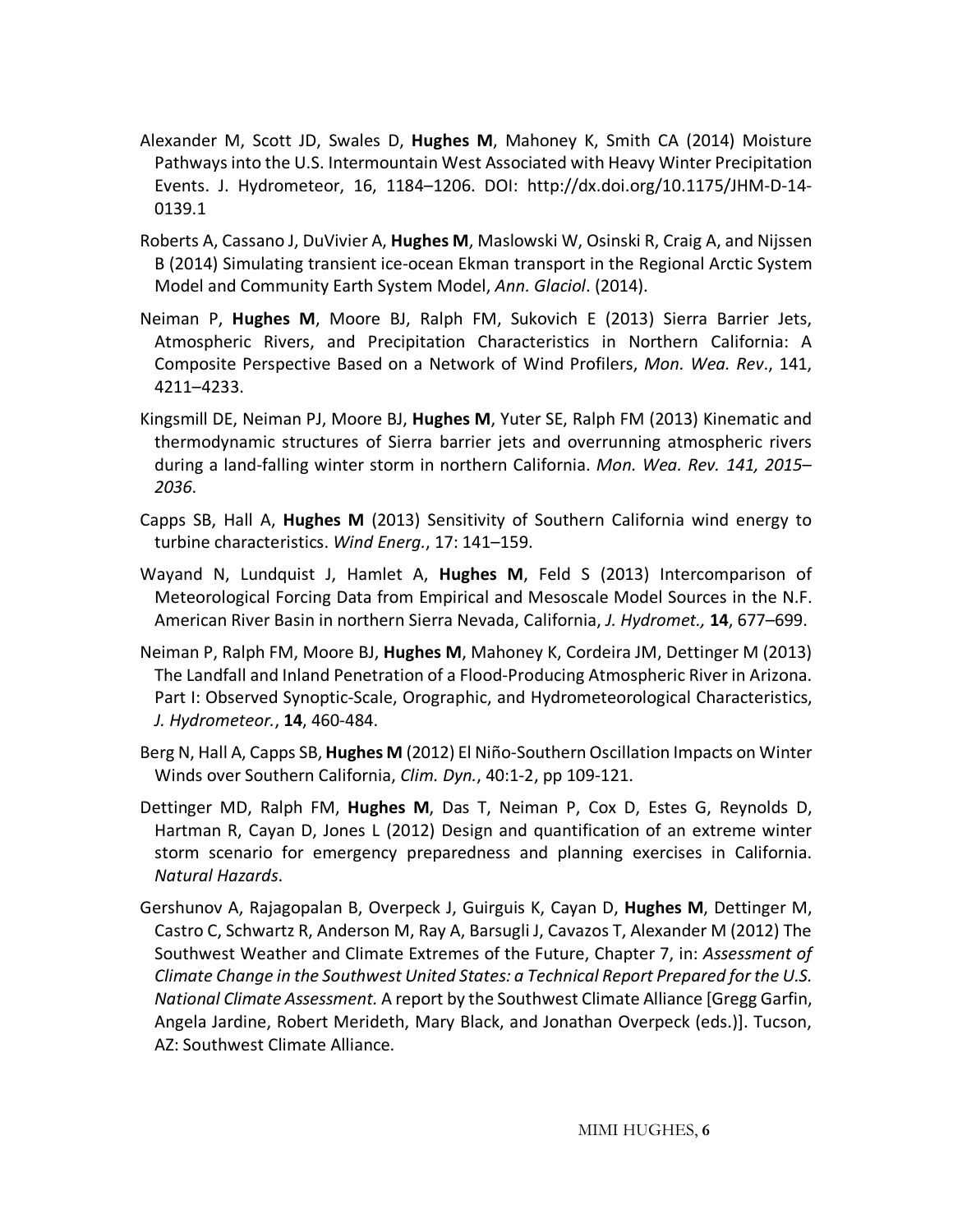- Dong C, McWilliams J, Hall A, **Hughes M** (2011) Numerical Simulation of a Synoptic Event in the Southern California Bight, J. Geophys. Res., 116, C05018, doi:10.1029/2010JC006578.
- Neiman PJ, Schick LJ, Ralph FM, **Hughes M**, Wick GA (2011) Flooding in Western Washington: The connection to atmospheric rivers. *J. of Hydrometeorology.* 12:6, 1337- 1358
- Porter, K., A. Wein, ... **M. Hughes**, ... P. J. Neiman, ... F. M. Ralph, et al. (2011): Overview of the ArkStorm Scenario, U.S. Geological Survey Open-File Report, 2010-1312, 183 p. and appendixes.
- Moritz MA, Moody TJ, Krawchuk MA, **Hughes M**, and Hall A (2010), Spatial variation in extreme winds predicts large wildfire locations in chaparral ecosystems, *Geophys. Res. Lett.*, 37, L04801, doi:10.1029/2009GL041735.
- Neiman PJ, Sukovich EM, Ralph FM, **Hughes M** (2010) A Seven-Year Wind Profiler–Based Climatology of the Windward Barrier Jet along California's Northern Sierra Nevada. *Mon. Wea. Rev.*, 138, 1206-1233.

## **LEAD AUTHOR CONFERENCE PRESENTATIONS, SEMINARS, AND PANELS**

- Hughes M et al.; Evaluation of the National Water Model for Stakeholder Needs, NOAA General Modeling Meeting and Fair exhibit, April 2021
- Hughes M, Swales D, McCrary RR, Gutmann E, Scott JD, Alexander M, and Mahoney K; Changes in Extreme IVT on the US West Coast in NA-CORDEX, and Relationship to Mountain and Inland Extreme Precipitation, AMS Mountain Meteorology, July 2020
- Hughes M, Jackson D, Hobbins M, Cifelli R, Webb RS, D. Unruh, F. Salas, Glaudemans MJ, Ogden F, Meng J, Wang H, and D DeWitt; Application of the National Water Model for Drought Monitoring, (poster) AMS Mountain Meteorology, July 2020
- Hughes M, Jackson D, Hobbins M, Cifelli R, Webb RS, D. Unruh, F. Salas, Glaudemans MJ, Ogden F, Meng J, Wang H, and D DeWitt; Application of the National Water Model for Drought Monitoring, NOAA Drought Task Force, May 2020 *(Invited)*
- Hughes M; Evaluation of the National Water Model for Stakeholder's Needs, NOAA Physical Sciences Laboratory Flash seminar, April 2020
- Hughes M, Swales D, McCrary RR, Gutmann E, Scott JD, Alexander M, and Mahoney K; Changes in Extreme IVT on the US West Coast in NA-CORDEX, and Relationship to Mountain and Inland Extreme Precipitation, AMS Annual Meeting, Boston MA, Jan 2020
- Hughes M, Swales D, McCrary RR, Gutmann E, Scott JD, Alexander M, and Mahoney K; Changes in Extreme IVT on the US West Coast in NA-CORDEX, and Relationship to Mountain and Inland Extreme Precipitation, International Conference on Alpine Meteorology, Riva del Garda, Italy, Sept 2019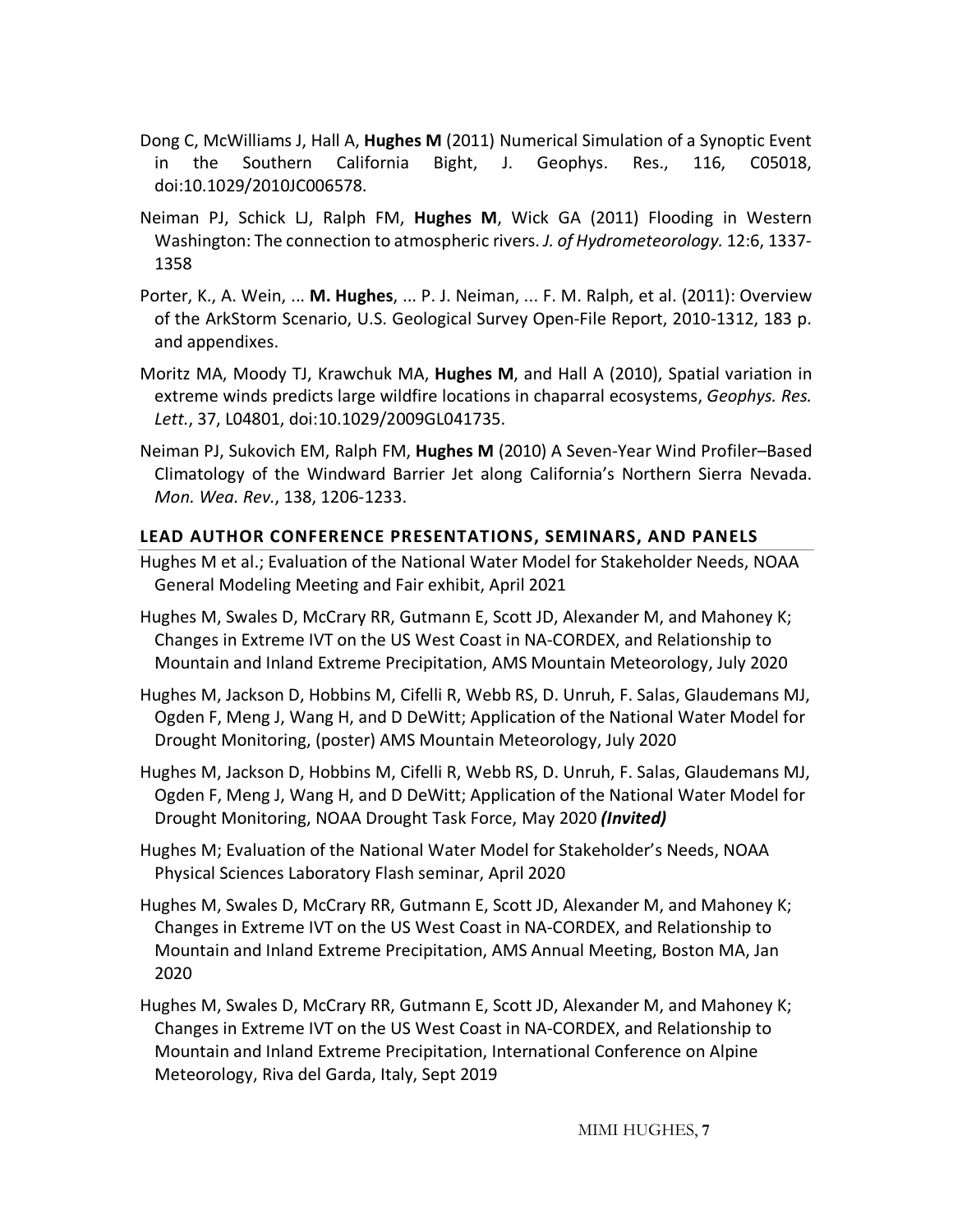- Hughes M, Swales D, McCrary RR, Gutmann E, Scott JD, Alexander M, and Mahoney K; Future of IVT and Precipitation Projections Using Regional Climate Models, Sixth Annual Forecast Informed Reservoir Operations workshop, La Jolla, CA, August 2019 *(invited)*
- Hughes M, Swales D, McCrary RR, Gutmann E, Scott JD, Alexander M, and Mahoney K; Changes in Extreme IVT on the US West Coast in NA-CORDEX, and Relationship to Mountain and Inland Extreme Precipitation; (poster) California Extreme Precipitation Symposium, Davis, CA, June 2019
- Hughes M, Persson O, Solomon A, Intrieri J; Low-level jets in the Autumnal Marginal Ice Zone: Sensitivity to sea ice extent and the influence of coupling on surface turbulent heat fluxes; (poster) WRF Users Workshop, June 2019
- Hughes M, Persson O, Solomon A, Intrieri J; Low-level jets in the Autumnal Marginal Ice Zone: Sensitivity to sea ice extent and the influence of coupling on surface turbulent heat fluxes; (poster) AMS Polar Meteorology and Oceanography, June 2019
- M Hughes, D L Jackson, R J Zamora, R Cifelli, M Hobbins, F Salas, K Sparrow, R S Webb, D DeWitt, P Colohan; Application of the National Water Model for Drought Monitoring, American Water Works Association, Sustainable Water Management Conference, Mar 2019 *(invited)*
- Hughes M, D L Jackson, R J Zamora, R Cifelli, M Hobbins, F Salas, K Sparrow, R S Webb, D DeWitt, P Colohan; Development of Prototype National Water Model Soil Moisture Products for Drought Monitoring, AGU Annual meeting, Washington DC, Dec 2018
- Hughes M, Jackson D, Zamora R, Hobbins M, Cifelli R, Webb R, Colohan P, and DeWitt D; Development of Prototype National Water Model Soil Moisture Products for Drought Monitoring, NOAA General Modeling Meeting and Fair, College Park, MD, Sept 2018.
- Hughes M, Jackson D, Zamora R, Hobbins M, Cifelli R, Webb R, Colohan P, and DeWitt D; Development of Prototype National Water Model Soil Moisture Products for Drought Monitoring, AMS Mountain Meteorology, Santa Fe, NM, June 2018.
- Hughes M, Jackson D, Zamora R, Hobbins M, Cifelli R, Webb R, Colohan P, and DeWitt D; Development of Prototype National Water Model Soil Moisture Products for Drought Monitoring, MOISST 2018 workshop, Lincoln, NE, June 2018.
- Hughes M; Too much and too little water: Using hydrometeorological modeling to characterize and understand water extremes, Department of Atmospheric Sciences, University of North Dakota, Grand Forks, ND, May 2018. *(Invited)*
- Hughes M, Jackson D, Zamora R, Hobbins M, Cifelli R, Webb R, Colohan P, and DeWitt D; Development of Prototype National Water Model Soil Moisture Products for Drought Monitoring, Climate Prediction Applications Science Workshop, Fargo, ND, May 2018.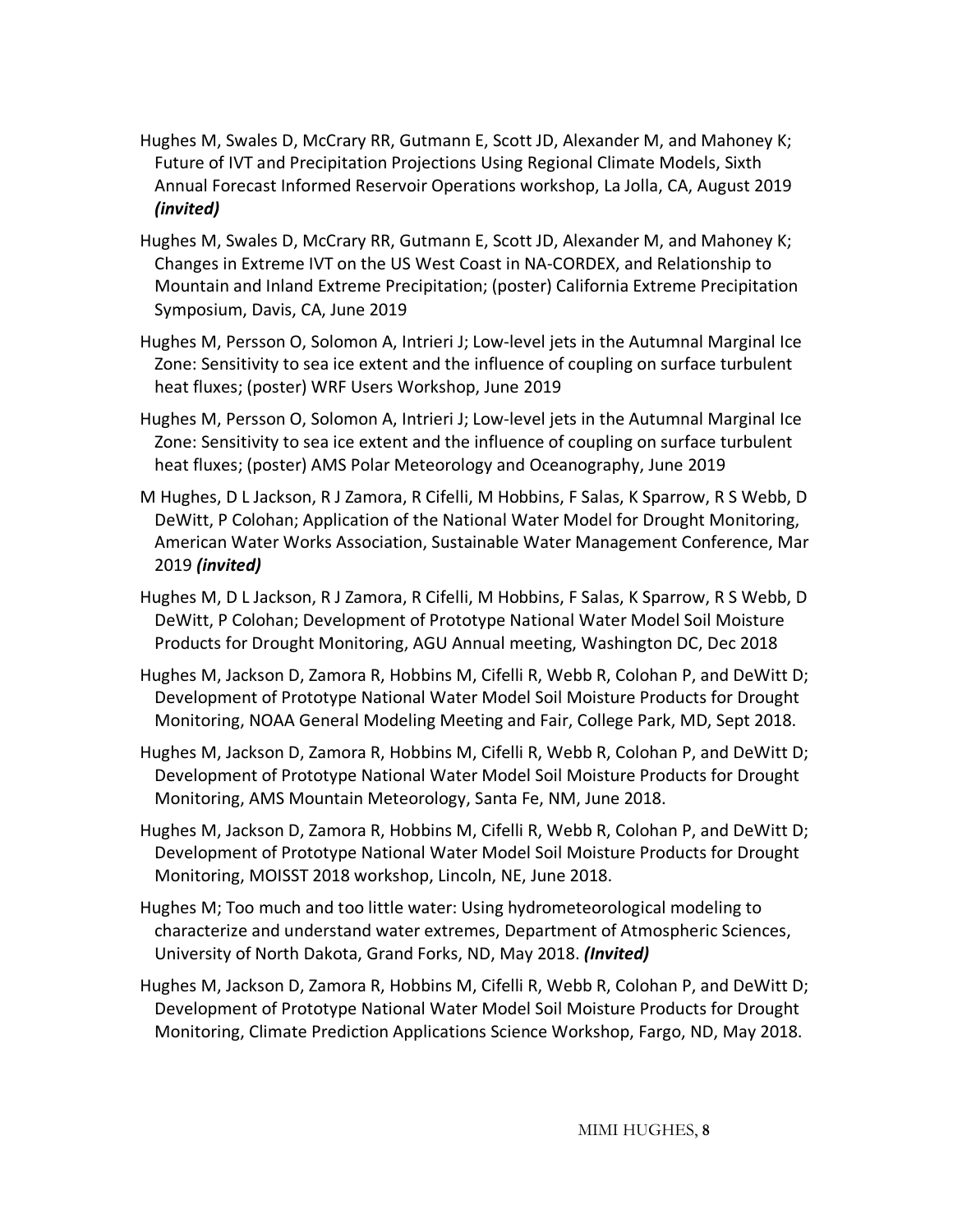- Hughes M, Jackson D, Zamora R, Hobbins M, Cifelli R, Webb R, Colohan P, and DeWitt D; Development of Prototype National Water Model Products for Drought Monitoring, North American Drought Monitoring workshop, Calgary, Canada, May 2018.
- Hughes M, Jackson D, Zamora R, Hobbins M, Cifelli R, Webb R, Colohan P, and DeWitt D; Development of Prototype National Water Model Soil Moisture Products for Drought Monitoring, AMS Annual Meeting, Austin, TX, Jan 2018.
- Hughes M, Lundquist J, and Henn B; Dynamical downscaling improves upon gridded precipitation products in the Sierra Nevada, California, AMS Annual Meeting, Austin, TX, Jan 2018.
- Hughes M, Persson O, Solomon A, Intrieri J; Low-level Jets in the Autumnal Marginal Ice Zone: Sensitivity to Ice-edge Forcings, AMS Mesoscale Meteorology Conference, San Diego, CA, July 2017.
- Hughes M, Lundquist J, and Henn B; Dynamical downscaling improves upon gridded precipitation products in the Sierra Nevada, California, International Conference on Alpine Meteorology, Reykjavik, Iceland, June 2017.
- Hughes M, Lundquist J, and Henn B; Dynamical downscaling overcomes deficiencies in gridded precipitation products in the Sierra Nevada, California, AGU 2016 fall meeting, San Francisco, CA. (poster) Presented by C. Williams.
- Hughes M and coauthors, CIRES/NOAA ESRL progress on estimating wet weather extremes, CCAWWG Climate Change Science for Engineering Applications Workshop, Seattle, WA, August 25, 2015. *(Invited)*
- Hughes M, Cassano J, Roberts A, and Maslowski W; Sensitivity of Arctic climate to spectral nudging in the Regional Arctic System Model, IUGG 26<sup>th</sup> General Assembly, Prague, Czech Republic, June. 2015.
- Hughes M and Cassano J; The climatological distribution of extreme Arctic winds, and implications for ocean and sea ice processes. CMOS and polar AMS, Whistler, BC, June 2015 (presented by J Cassano)
- Hughes M and coauthors, Linkages between ARs and Orographic Precipitation in the Western U.S., NOAA ESRL PSD lab review, Boulder, CO, May 12, 2015.
- Hughes M, Jackson D, Gutmann E, Wick GA; Objective identification of atmospheric rivers, and implications for extreme precipitation at the basin scale, AGU 2014 fall meeting, San Francisco, CA, Dec. 2014 *(Invited)*
- Hughes M, Cassano J, Roberts A, and Maslowski W., Sensitivity of Arctic climate to spectral nudging in the Regional Arctic System Model, AGU 2014 fall meeting, San Francisco, CA, Dec. 2014.
- Hughes M, K. Mahoney, P. J. Neiman, B. J. Moore, M. Alexander, and F. M. Ralph Impacts of upstream terrain height and integrated water vapor transport angle on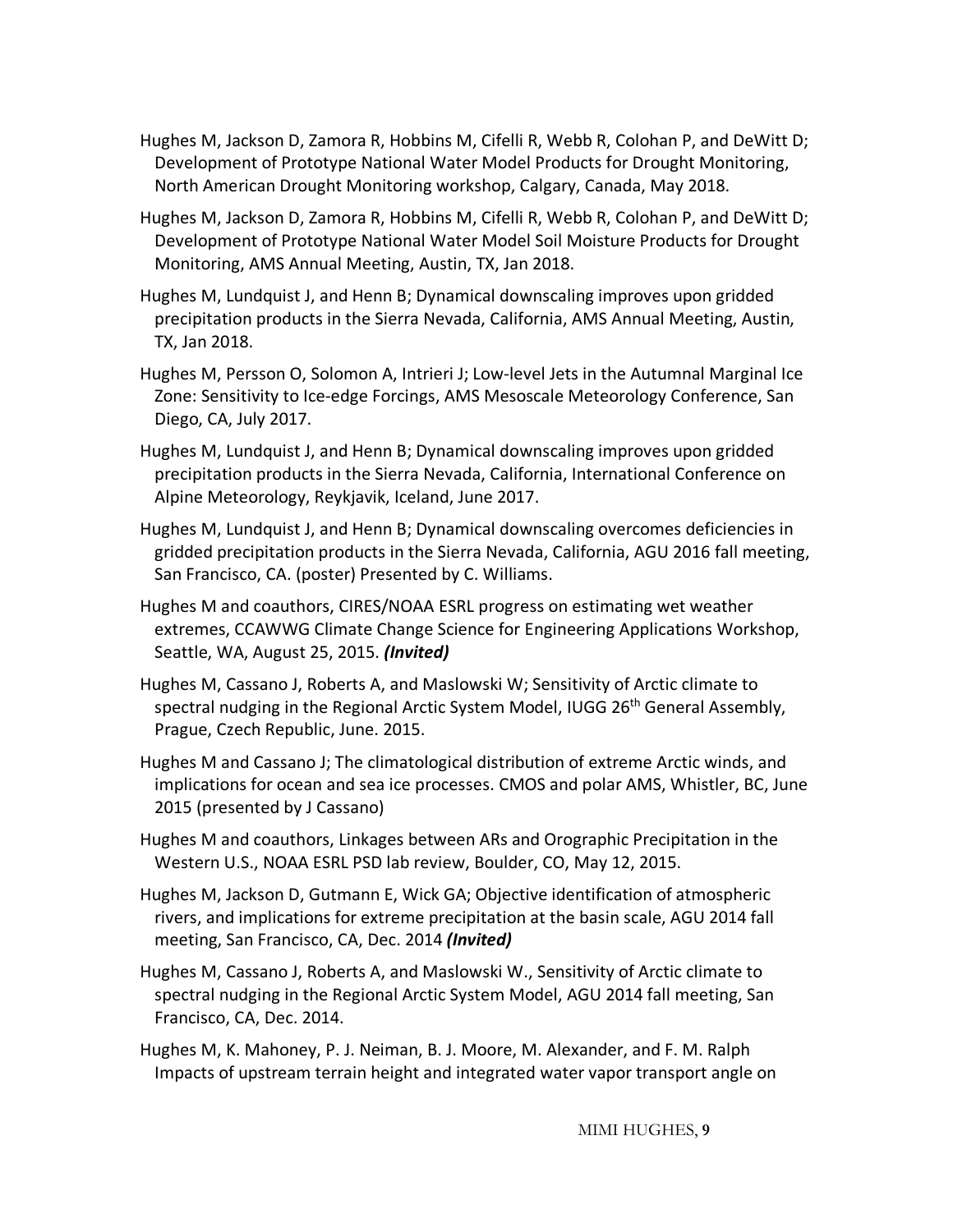resultant precipitation during an inland-penetrating atmospheric river event, AMS Mountain Meteorology, San Diego, CA, Aug. 2014

- \*Hughes M, D Jackson, Gutmann E, and G Wick, Objective identification of atmospheric rivers, and implications for extreme precipitation at the basin scale, GEWEX 7<sup>th</sup> International Scientific Conference, The Hague, Netherlands, July 2014 \*(Awarded outstanding early career scientist presentation)
- Hughes M, Exploring climate extremes in complex terrain: Applications of dynamical downscaling, Institute of Arctic and Alpine Research, University of Colorado, Boulder, CO Jan 2014 **(***Invited***)**
- Hughes M, Dynamical downscaling and orographic precipitation: Understanding climatological precipitation in mountainous terrain, Department of Earth & Atmospheric Sciences, University of Northern Colorado, Greeley, CO Sept 2013 **(***Invited***)**
- Hughes M and Cassano JJ, The climatological distribution of extreme Arctic winds, and implications for ocean and sea ice processes,  $12<sup>th</sup>$  AMS Polar Meteorology and Oceanography, Seattle, WA, April 2013
- Hughes, M, Sukovich E, Neiman P, and FM Ralph, Representation of the Sierra Barrier Jet in 11 years of a high-resolution dynamical reanalysis downscaling,  $15<sup>th</sup>$  AMS Mountain Meteorology, Steamboat Springs, CO August 2012
- Hughes, M, Mahoney K, Neiman P, Ralph F, Moore B, and Dettinger M, The Landfall and Inland Penetration of a Flood-Producing Atmospheric River in Arizona. Part 2: Impacts of WRF Resolution on water vapor transports and precipitation, 15<sup>th</sup> AMS Mountain Meteorology, Steamboat Springs, CO August 2012
- Hughes, M. Understanding climate processes in complex terrain: Applications of dynamical downscaling, ASP Summer Colloquium on the Weather-Climate Intersection, Boulder, CO, June 2012 *(Invited)*
- Hughes, M, Sukovich E, Neiman P, and FM Ralph, Representation of the Sierra Barrier Jet in 11 years of a high-resolution dynamical reanalysis downscaling, American Geophysical Union annual meeting, San Francisco, CA, Dec. 2011
- \*Hughes, M, Cayan D, and Hall A, Low-frequency variability of and impact of climate change on Southern California's Santa Ana winds, WCRP Climate Research in Service to Society, Denver, CO, Oct. 2011 \*(Awarded Outstanding early career Poster Presentation)
- Hughes, M, Hall, A, and Kim, J, Local and synoptic mechanisms controlling Southern California's Santa Ana winds, and implications in a changing climate. Scripps Institution of Oceanography, Climate Atmospheric Science and Physical Oceanography, April 2011 *(Invited)*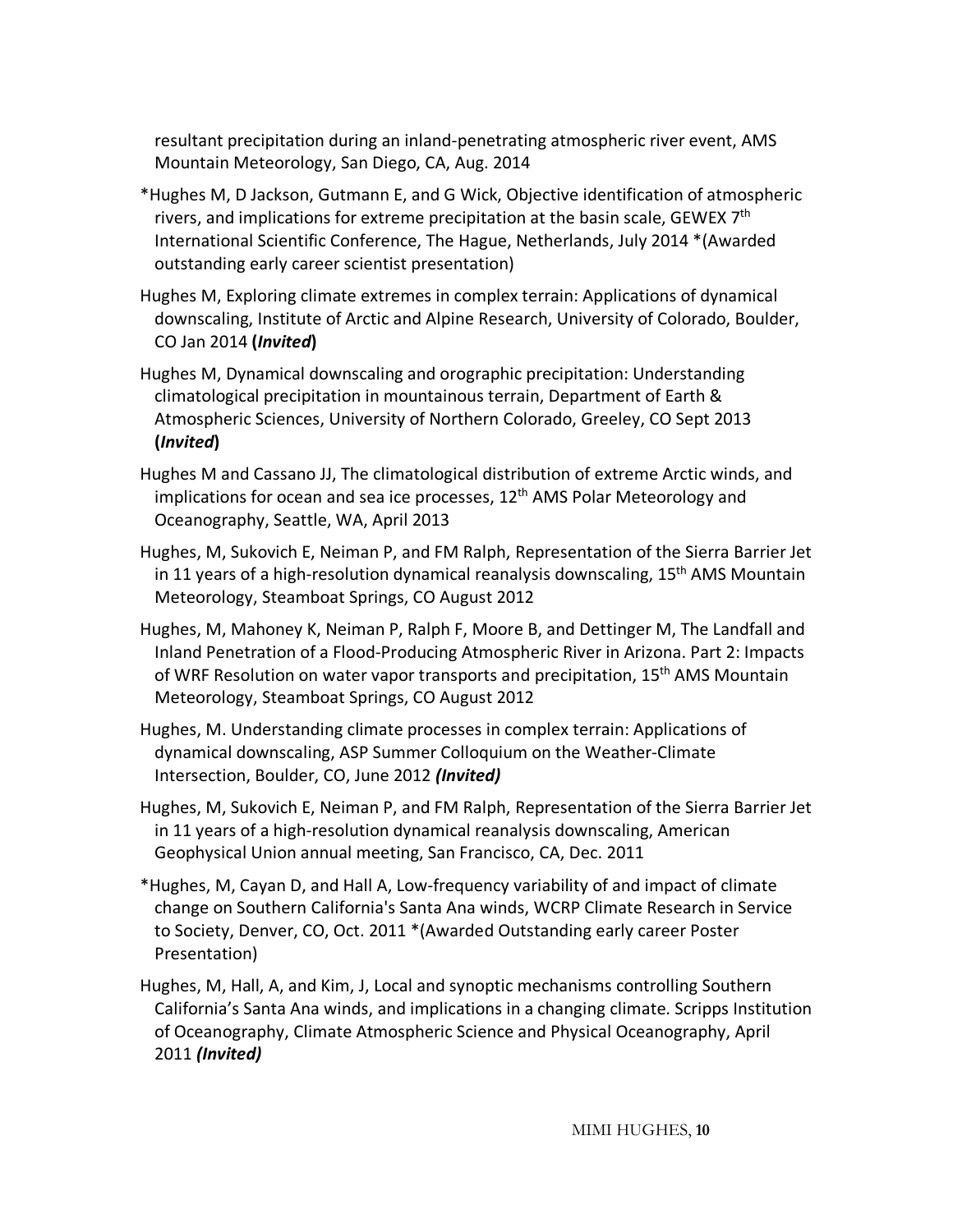- Hughes, M, Hall, A, and Kim, J, Local and synoptic mechanisms controlling Southern California's Santa Ana winds, and implications in a changing climate. NOAA ESRL Physical Sciences Division seminar, Boulder, CO, March 2011 *(Invited)*
- Hughes, M, Sukovich E, Neiman P, Sierra Barrier Jets that occur simultaneously with atmospheric river events in a high-resolution dynamical downscaling of the North American Regional Reanalysis, American Geophysical Union annual meeting, San Francisco, CA, Dec. 2010
- Hughes, M, Sukovich E, Neiman P, and Ralph FM, North-south variability of the Sierra Barrier Jet, and its downscaling representation. CalWater Annual meeting, La Jolla, CA, October 2010.
- Hughes, M, Cayan D, Hall A, Kim J, Ralph FM, Human-induced changes in wind, temperature, and relative humidity during Santa Ana wind events. Boulder Laboratories Postdoctoral Poster Symposium, Boulder, CO, June 2010.
- Hughes, M, Hall, A, and Kim, J, Anthropogenic Reduction of Santa Ana winds, American Geophysical Union annual meeting, San Francisco, CA, Dec. 2008
- Hughes, M, Hall, A, and Kim, J, Anthropogenic Reduction of Santa Ana winds, Fifth Annual Climate Change Research Conference, Sacramento, CA, Sept. 2008
- Hughes, M, Mesoscale dynamics of Southern California's climate, National Weather Service, Oxnard office, Oxnard, CA June 2008
- Hughes, M, Hall, A, and Fovell, RG, On the distribution of rainfall in complex topography, 12<sup>th</sup> AMS Conference on Mesoscale Processes, Waterville Valley, NH, August 2007
- Hughes, M, Hall, A, and Fovell, RG, Blocking in areas of complex topography, and its influence on rainfall distribution, Mesoscale and Microscale Meteorology division of the National Center for Atmospheric Research, Boulder, CO, June 2007
- Hughes, M, Hall, A, and Fovell, RG, Links between diurnal cycles of temperature and wind in complex topography, 22<sup>nd</sup> Pacific Climate (PACLIM) Workshop, Pacific Grove, CA, March 2006
- Hughes, M, and Hall, A, The origins of Southern California's climate diversity, 85<sup>th</sup> Annual AMS general meeting, San Diego, CA, January 2005
- Hughes, M, and Hall, A, Small scale variations in the diurnal amplitude of surface air temperature in Southern California, AGU Fall meeting, San Francisco, CA, 2004

## **FELLOWSHIPS AND AWARDS**

- NOAA Bronze Medal Team Award "*For the development of a fully coupled, ocean-iceatmosphere model that delivers daily, 0-10 day, sea ice forecast guidance to the NWS Alaska Region.*" 2021
- CIRES Outstanding Performance Award, service category, for leadership and development of the CIRES Mentoring Program, May 2020. Since I became a NOAA Federal employee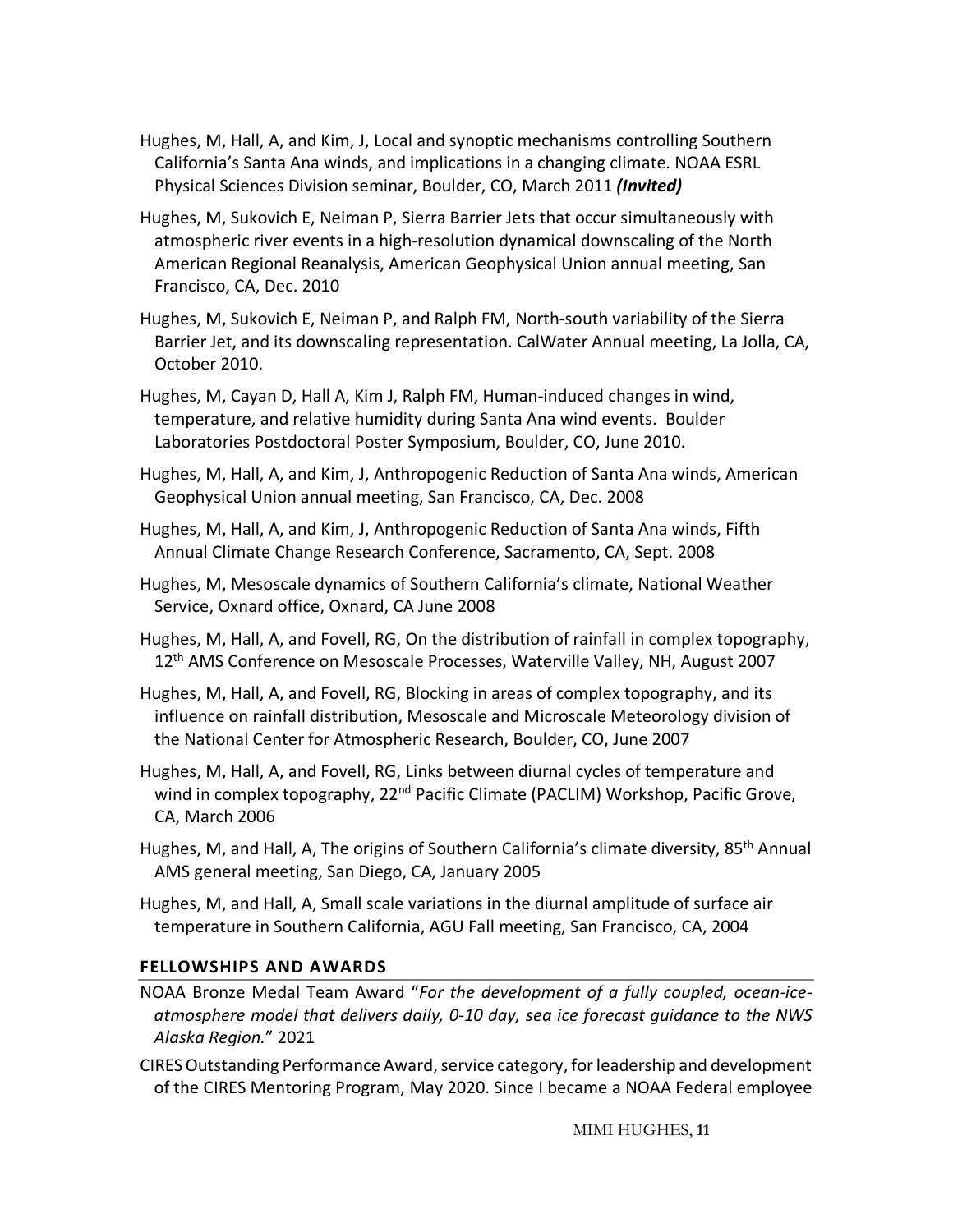before this award was presented, I received a federal time off award rather than the monetary CIRES award.

Outstanding Early Career Scientist Presentation Award at GEWEX 7<sup>th</sup> International Scientific Conference, July 2014

Travel grant to GEWEX 7<sup>th</sup> International Science Conference at The Hague, July 2014.

Outstanding Poster Presentation Award at WCRP Open Science Conference, Oct. 2011

- National Research Council Postdoctoral Research Associateship, 2008-2010
- Bjerknes Memorial Award "for research involving the understanding of climate dynamics at the regional scale", Dept of Atmos. & Ocean. Sci., UCLA, Fall 2007.

Dissertation year fellowship, UCLA, 2007-2008

Regents stipend, UCLA, 2006-2007

Brian Lance Bosart Award, "for unselfish service to fellow students and positive contribution to department life while demonstrating a firm commitment to academics". Department of Atmospheric and Oceanic Sciences, UCLA, Fall 2005.

National Science Foundation Graduate Research Fellowship, 2003-2006

Eugene V. Cota-Robles Fellowship, UCLA, 2002-2003

IGPP UCLA Fellowship, 2002-2003

McNair Scholar, 2001-2002

Schreyer Honor's College scholarship, 1997-2001

# **FUNDED PROPOSALS**

- M Wright (PI); Key people: K Mahoney, **M Hughes**, M Alexander, R Cifelli, D Swales, E Gutmann, 2020-2023: Simulating California's water supply system under future climate stresses, USBR S&T proposal, \$299,187
- Reeves, H; **M Hughes;** D Gochis; 2018-2020: Use of MRMS-derived hydrometeor classification for determining initial hydrometeor phase in the National Water Model, NOAA OWAQ, \$449,678
- M Wright (PI); Key people: K Mahoney, **M Hughes**, M Alexander, R Cifelli, J Scott, 2018- 2020: Assessing potential future changes in atmospheric rivers over the western coast of the U.S., USBR S&T proposal, \$203,702
- K Nowak (PI); Key people: R Cifelli, L Johnson, **M Hughes**, D Gochis, K Dahm, 2017-2020: National Water Model Assessment for Reclamation's water management needs, USBR S&T proposal, \$488,260
- J Lundquist (PI), C Chickadel, N Cristea, and **M Hughes** (Co-Investigator), 2014-2017: Sensing and Simulation Spatial Snow and Streamflow in the Sierra, NASA Terrestrial Hydrology. CU sub-contract: \$27,428.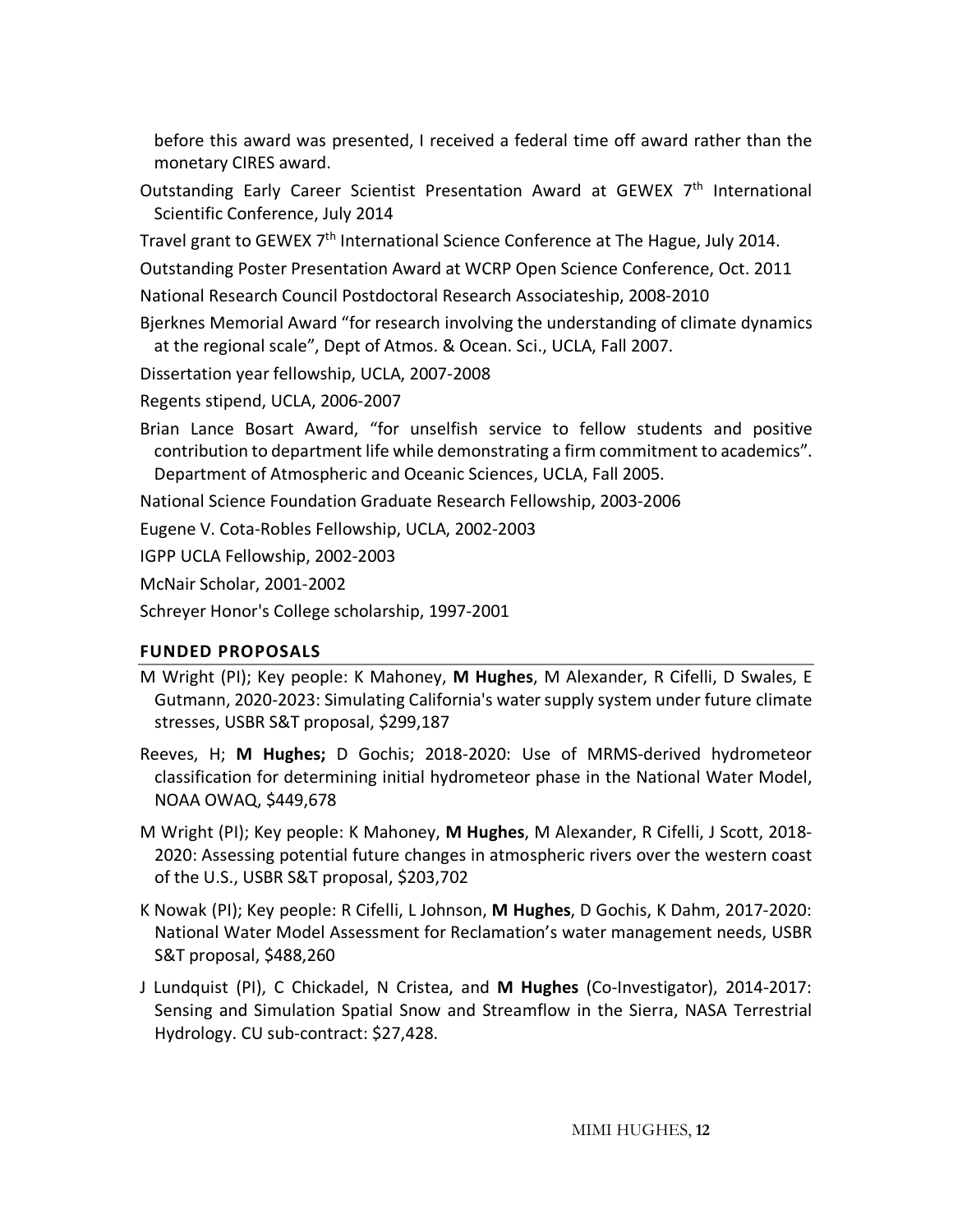- J Lundquist and **M Hughes**, 2014-2017: Collaborative Research: Unraveling Orographic Precipitation Patterns by Combined Hydrologic and Atmospheric Analysis, NSF, Hydrological Sciences Program. CU portion: \$96,203 (\$342,606 total award).
- **M Hughes**, 2013-2015: Characterization of Atmospheric River events within Reanalysis Products and their Impact on Extreme Precipitation in the Western United States. National Oceanic and Atmospheric Administration, Climate Program Office. \$234,166.
- W Maslowski, A Roberts, J Clement Kinney, JJ Cassano, and **M Hughes**, 2012-2016: Physically consistent eddy-resolving state estimation and prediction of the coupled pan-Arctic climate system at daily to interannual time scales using the Regional Arctic Climate Model (RACM). Office of Naval Research, Arctic and Global Prediction Program, CU portion: \$142,012.
- **M Hughes**, 2008-2010: Connections between atmospheric rivers, orographic precipitation, and climate variability. National Research Council Research Applications Program Postdoctoral Fellowship, \$92,000.
- **M Hughes** (as M Abel), 2003-2006: Verification of satellite data with a Rayleigh LIDAR system. National Science Foundation Graduate Research Fellowship. \$75,000

# **PROFESSIONAL SERVICES, TRAININGS, AND OUTREACH ACTIVITIES**

Co-chair of Member Engagement for Earth Science Women's Network (June 2021 present) Panelist for 'Their Career, Their Stories' AMS Hydrology Committee webinar, April 2021 Member of the NOAA Water Initiative Research and Development Team (June 2020 present) Participant in NOAA Leadership Workshop, August 2020 Co-chair and Moderator for 'Panel discussion on Inclusiveness', AMS Mountain Meteorology, July 2020 'Clouds in a bottle' presented at Sheridan Green elementary school, Feb 2020 Co-Founder of CIRES mentoring program CIRES mentoring committee chair (Oct 2018 to Aug 2019) Participant in Women in Mathematics and Public Policy workshop at the Institute for Pure and Applied Mathematics, UCLA, Jan 2019 Associate Editor of Journal of Hydrometeorology (March 2018-present) Co-chair of AMS Mountain Meteorology 2018 meeting WRF-Hydro Training, Sept 2017 Fiscal year 2016 Colorado Leadership and Development Program Science co-lead for 'changes in wet-weather extremes' at 2015 CCAWWG Climate Change Science for Engineering Applications Workshop, August 2015 Member of CIRES Member's Council (July 2015-June 2019, **Chair in FY 2017**) Participant, American Meteorological Society Summer Policy Colloquium, June 2015 CIRES outstanding performance award review committee member (2015-2017, **Chair in 2017**)